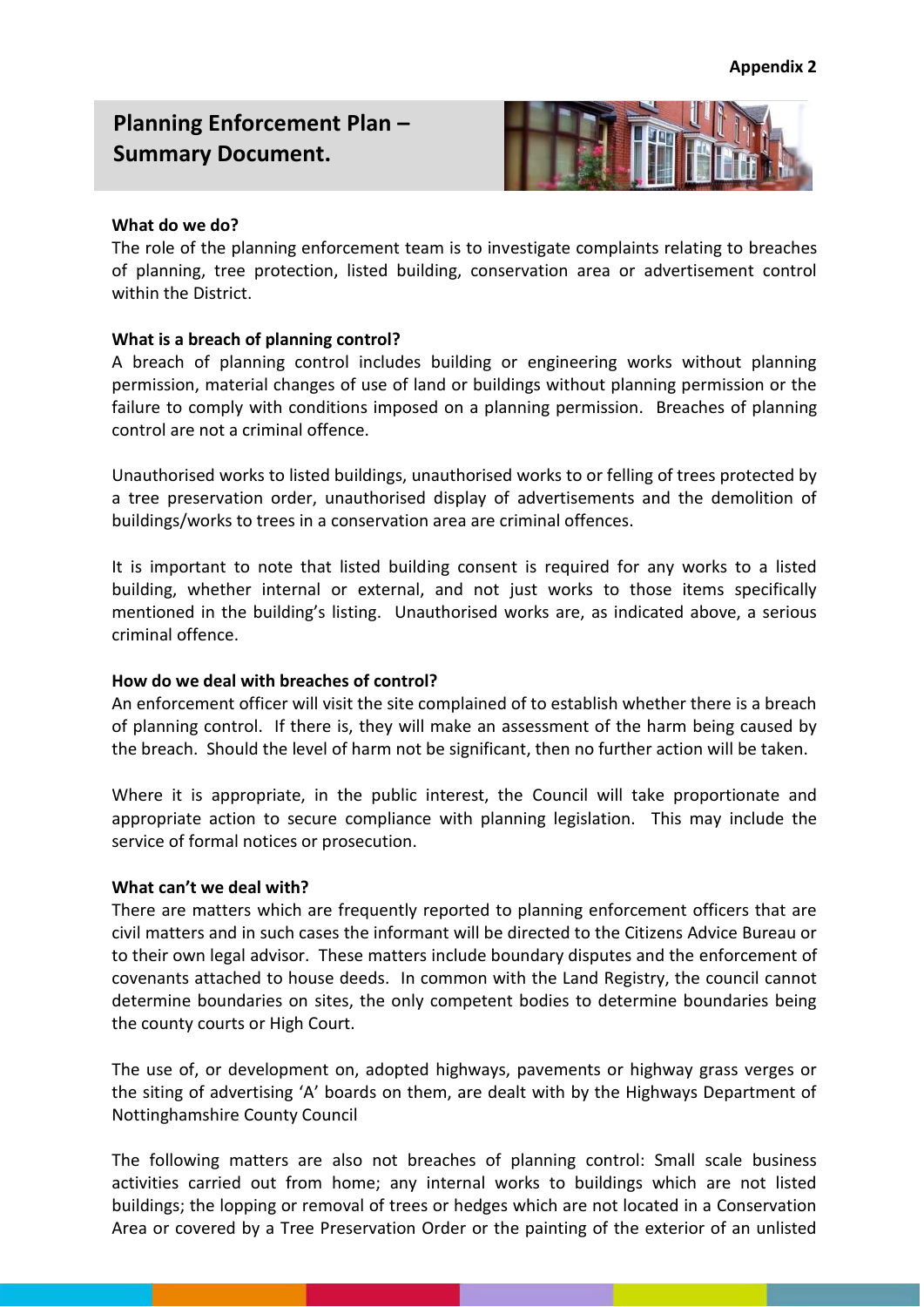house - whatever the colour.

## **How do I make a complaint?**

Complaints should be made in writing, or if made verbally, followed up in a written form so that the nature of the complaint is clear and the harm that it is causing is understood. Concerns regarding suspected breaches can be made in writing to the council offices; by filling in an electronic form on the Council's website at [www.newark.sherwood.gov.uk/planningenforcement/reportbreachofplanning/o](http://www.newark.sherwood.gov.uk/planningenforcement/reportbreachofplanning/)r by e-mail to [planning.enforcement@nsdc.info.](mailto:planning.enforcement@nsdc.info) Anonymous and apparently vexatious complaints will not normally be investigated.

Complaints will not be accepted by social media, e.g. Facebook, twitter etc. Such complaints cannot always adequately identify the person submitting the complaint or where they live in order to attach appropriate weight to the issues raised.

The personal information you provide will only be used by the Council, in accordance with General Data Protection Regulation (GDPR) 2016 and used for the purposes of our investigations.

Our privacy notice provides further information - [https://www.newark](https://www.newark-sherwooddc.gov.uk/yourcouncil/privacy/)[sherwooddc.gov.uk/yourcouncil/privacy/](https://www.newark-sherwooddc.gov.uk/yourcouncil/privacy/)

## **Standards of service**

Enforcement officers have a very high workload, necessitating a priority system to ensure that the most serious breaches are given priority. All cases will be investigated at the first available opportunity and, additionally, we aim to have commenced investigations within the time scale shown below:-

| <b>Priority</b> | <b>Complaint type</b>                                                                                                                                                                                                                                                                                                                                                                                                                                                                                                                                                                                                                                                                                                                                                                              | <b>Investigation commencement</b><br>timescale*                                             |
|-----------------|----------------------------------------------------------------------------------------------------------------------------------------------------------------------------------------------------------------------------------------------------------------------------------------------------------------------------------------------------------------------------------------------------------------------------------------------------------------------------------------------------------------------------------------------------------------------------------------------------------------------------------------------------------------------------------------------------------------------------------------------------------------------------------------------------|---------------------------------------------------------------------------------------------|
| High            | Demolition in a Conservation Area;<br>$\bullet$<br>Destruction of an important hedgerow;<br>$\bullet$<br>Hazardous substances;<br>$\bullet$<br>Unauthorised works to protected trees; and<br>$\bullet$<br>Unauthorised works to listed buildings.<br>$\bullet$                                                                                                                                                                                                                                                                                                                                                                                                                                                                                                                                     | As soon as possible and in any<br>within<br>24<br>hours<br>case<br>of<br>receiving the case |
| <b>Medium</b>   | Unauthorised development that contravenes<br>$\bullet$<br>local planning policy;<br>Unauthorised development that significantly<br>$\bullet$<br>impacts on local amenity and public safety;<br>Unauthorised development that results in<br>$\bullet$<br>harm to the setting of a listed building;<br>Unauthorised development that results in<br>$\bullet$<br>harm to the character of a Conservation Area;<br>Unauthorised development in Green Belt;<br>$\bullet$<br>Operational building works;<br>$\bullet$<br>Unauthorised changes of use;<br>$\bullet$<br>Erection of unauthorised advertisements that<br>have a detrimental impact on highway safety<br>or within Newark/ Southwell town centre<br>locations; and<br>Breaches of 'conditions precedent' attached<br>to planning permissions | As soon as possible and in any<br>case within 24<br>hours<br>of<br>receiving the case       |
| Low             | Running a small business from a residential<br>$\bullet$<br>property;                                                                                                                                                                                                                                                                                                                                                                                                                                                                                                                                                                                                                                                                                                                              | As soon as possible and in any<br>case within 14 working days                               |